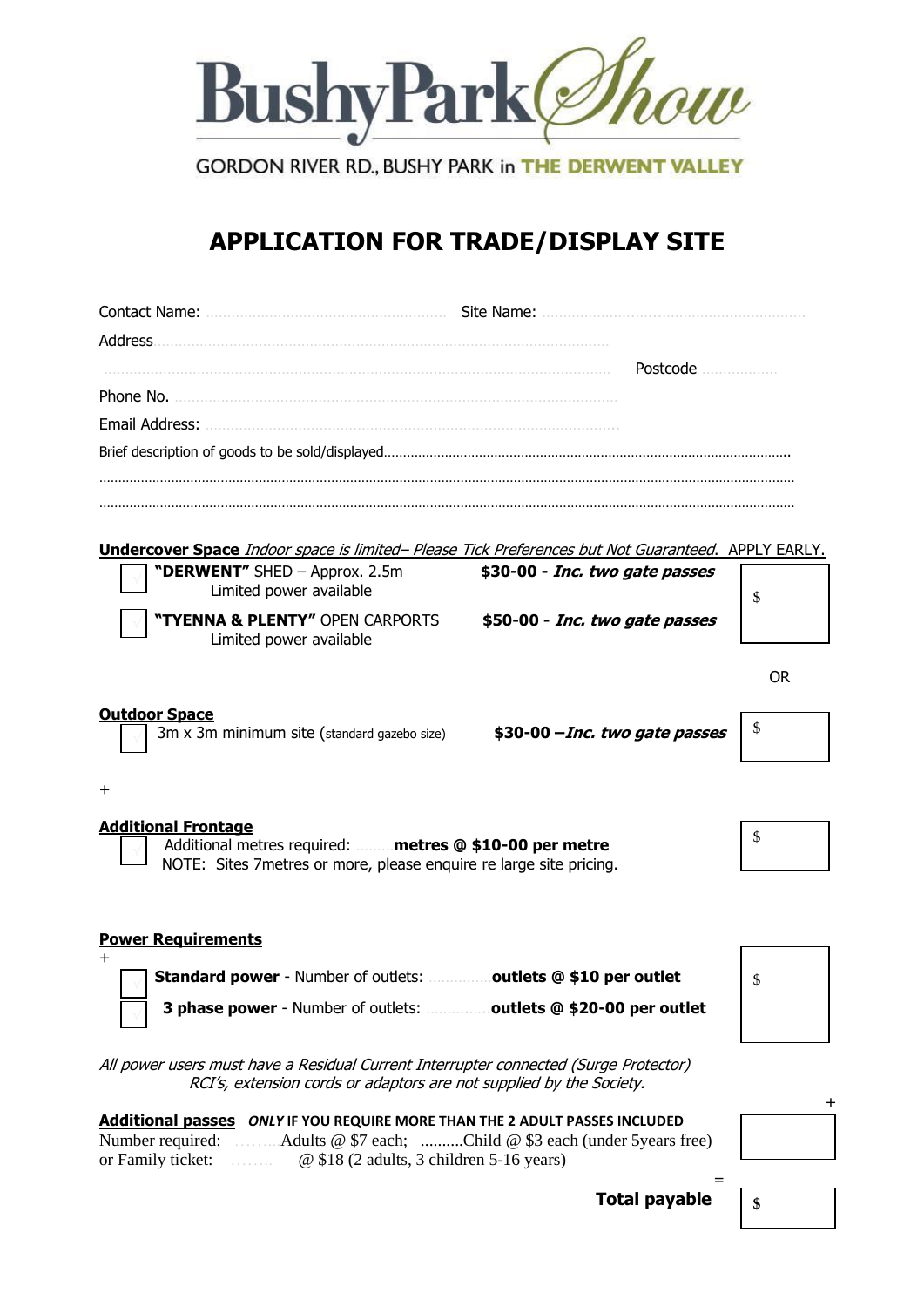#### **Public Liability Cover Details**

#### **ALL SITES: Must provide a copy of current Public Liability Insurance.**

NOTE: If your insurance is due to expire prior to Show, please advise us of what you have currently:

Insurance Company, member number and expiry date……………………………………………………………………….

If accepted, you will need to ensure you forward the renewal Certificate of Currency prior to Show Day to attend.

If you do not have Public Liability Insurance, then depending on your type of site, you may still be able to be included; however you must inform us of this on line below:

………………………………………………………………………………………………………………………………………………………..

**Food sites:** Must also provide copy of your current Food License.

**Amusement Sites:** Must also attach any engineer certificates that are required for temporary structures.

#### **Payment**

If your application is successful you will be advised via email (phone if no email) to make payment via direct deposit.

Commonwealth Bank. BSB: 067 404 Account Number: 28008680.

PLEASE IDENTIFY ALL BANK DEPOSITS WITH THE WORD 'SITE' FOLLOWED BY YOUR SITE NAME. Eq. Site Gretna Apples

## **Indemnity**

I undertake to keep the Bushy Park Show Society Inc. indemnified against all claims, demands, proceedings, damages, expenses or costs by or at the instance of any person in relation to or in connection with the erection, maintenance, operation and removal of the said display or operation. I also agree to abide by the decision of the Bushy Park Show Society Inc. Committee or representative in respect to position of site allocated to me and agree to abide by the Ground-space Terms and Conditions contained in this application package.

**Signed**…………………………………………………………………. **Date**………………………

Email completed applications, including all required documentation to [bushyparkshow@hotmail.com](mailto:bushyparkshow@hotmail.com) OR post to PO Box 511, New Norfolk, 7140. Queries: use email above or contact Lauren on ph.0458 547119

Do not include payment.

Before emailing/posting check to ensure you have:

- 1. Read the Terms and Conditions you have signed you agree to them
- 2. Completed all sections that are applicable to your site requirements
- 3. Included copy of public liability insurance
- 4. Signed this application
- 5. Attached food license/engineer certificate if applicable